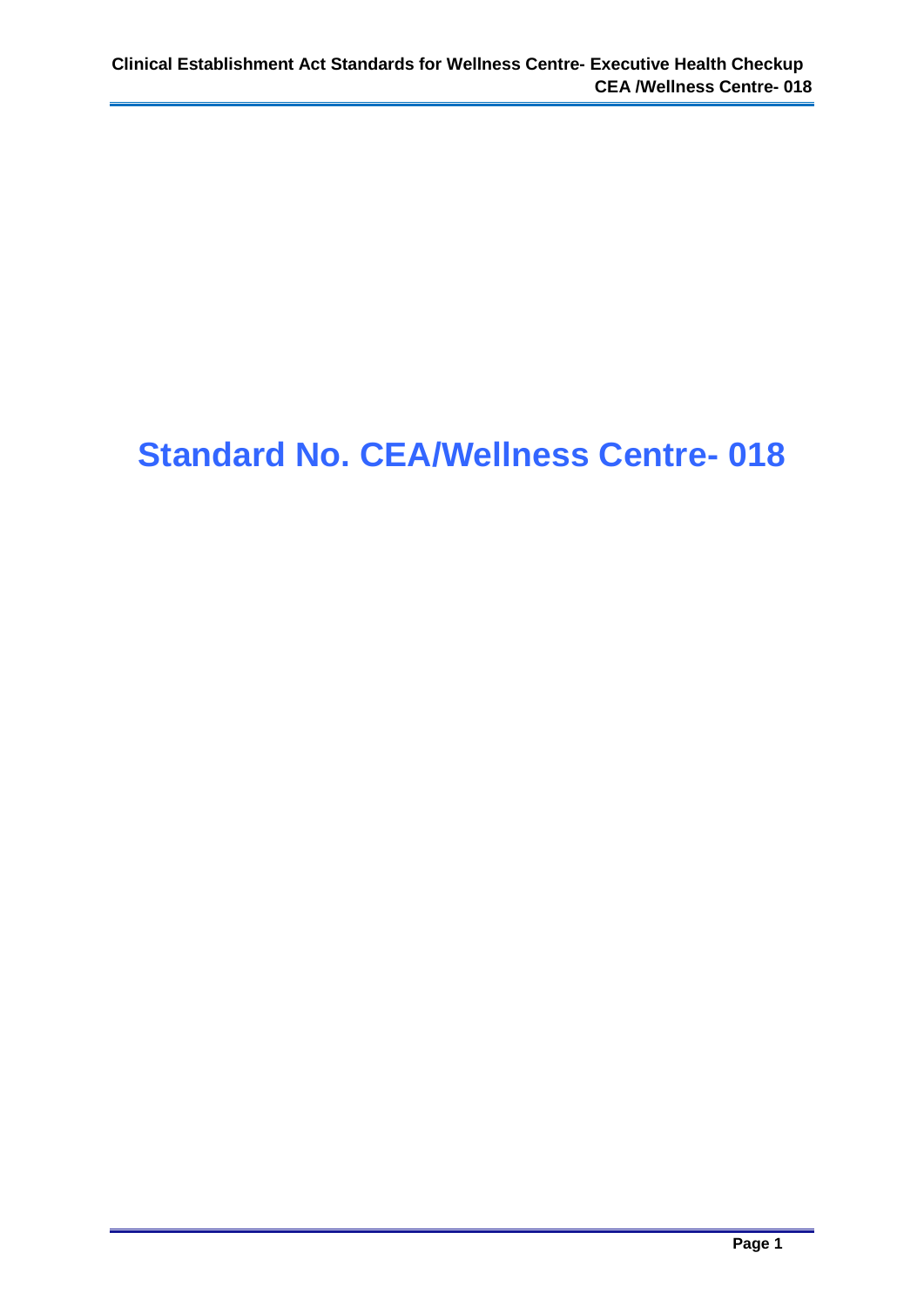# **Clinical Establishment Act Standard for Wellness Centre- Executive Health Check up**

**Standard No. CEA/Wellness Centre- 018**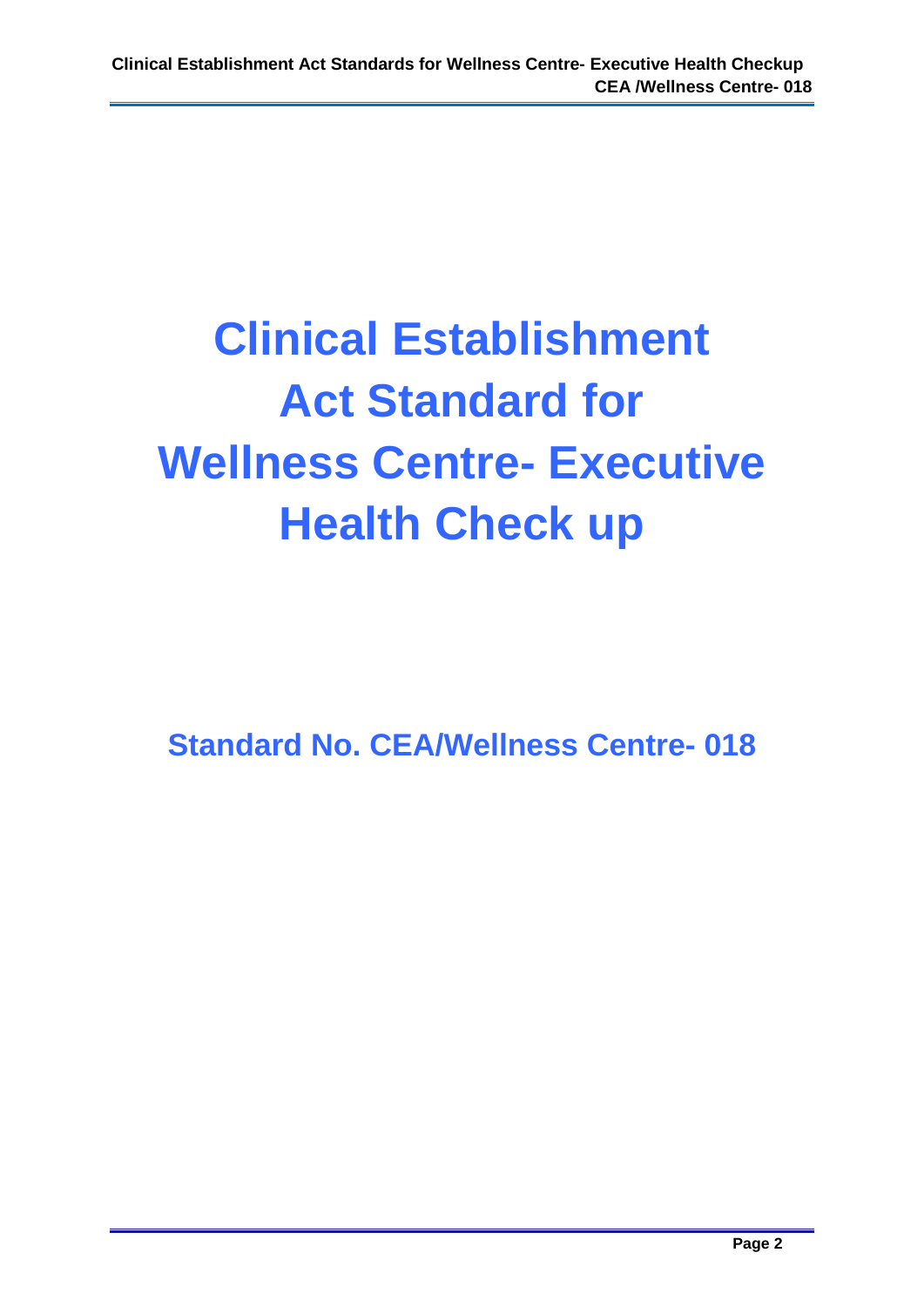# **Introduction**

**In 2010 Clinical Establishments (Registration and Regulation) Act, 2010** has been enacted by the Central Government to provide for registration and regulation of all clinical establishments in the country with a view to prescribe the minimum standards of facilities and services provided by them.

The Ministry has notified the "National Council for Clinical Establishments" and 'The Clinical Establishments (Central Government) Rules, 2012" under this Act vide Gazette. *This Act is applicable to all kinds of clinical establishments from the public and private sectors, of all recognized systems of medicine including single doctor clinics. The only exception will be establishments run by the Armed forces.*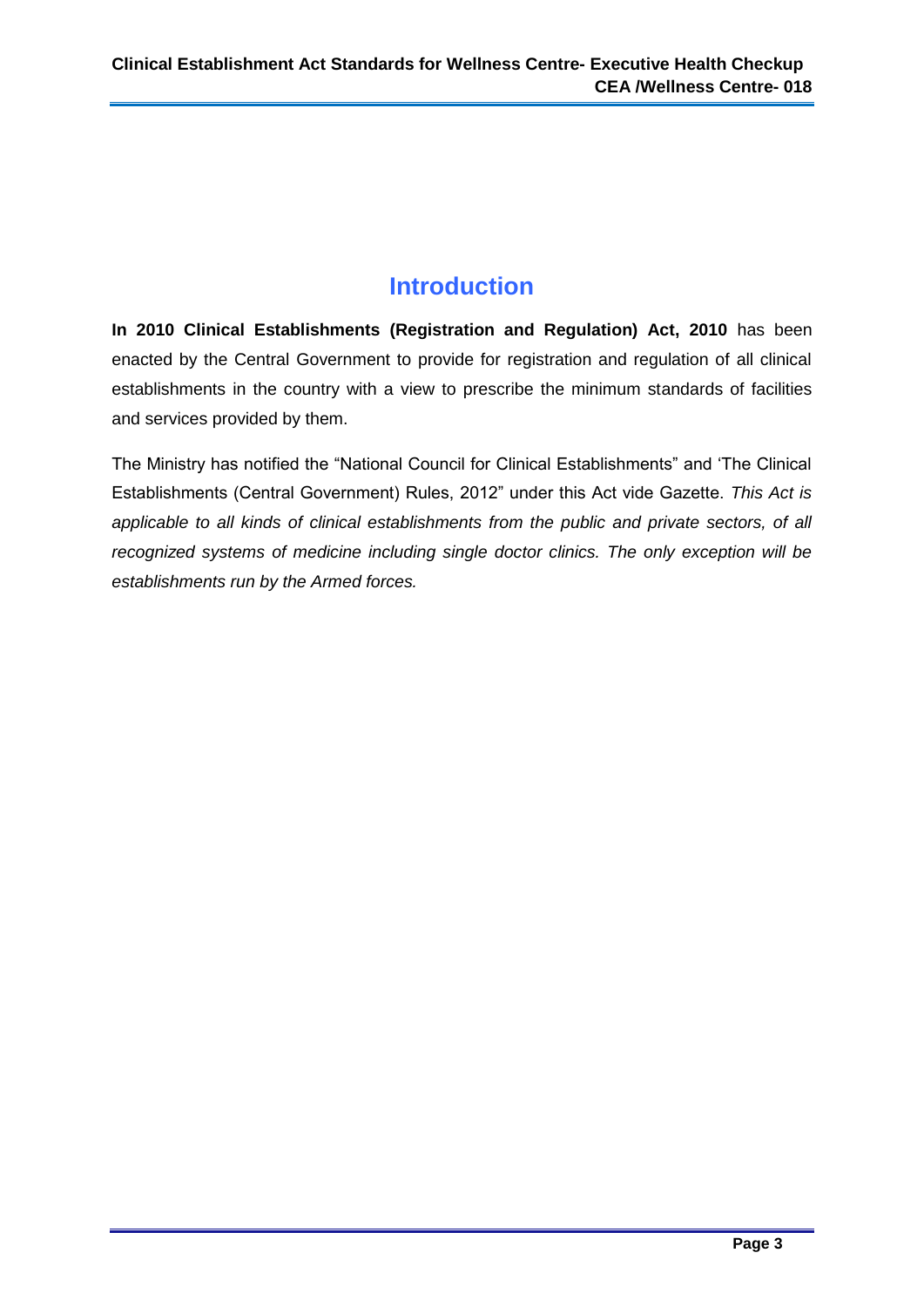#### **Table of Contents**

| Sr. No. | <b>Particulars</b>                  | Page No. |
|---------|-------------------------------------|----------|
| 1.      | Definition                          |          |
| 2.      | Scope (as applicable)               |          |
| 3.      | Infrastructure                      |          |
| 4.      | <b>Furniture &amp; Fixture</b>      |          |
| 5.      | <b>Human Resource</b>               |          |
| 6.      | Equipment/Instruments/Drugs         |          |
| 7.      | <b>Drugs and Consumables</b>        |          |
| 8.      | <b>Support Services</b>             |          |
| 9.      | <b>Legal/Statutory Requirements</b> |          |
| 10.     | Record Maintenance and Reporting    |          |
| 11.     | <b>Process</b>                      |          |
| 12.     | Glossary                            |          |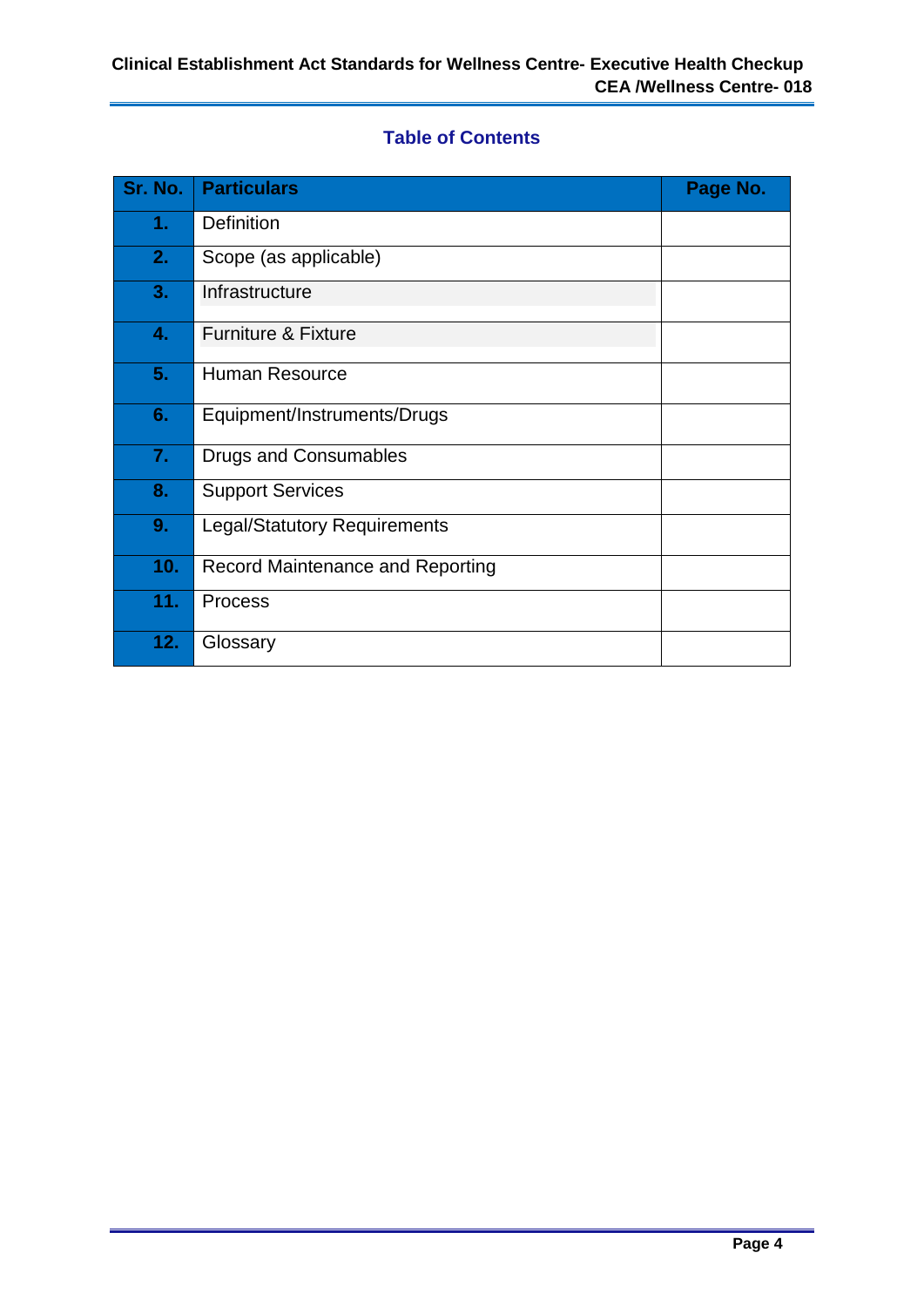#### **Wellness Centre-Executive Health Checkup**

#### 1. **Definition**

The standards for wellness centre are framed based on the basic functions of the unit/centre /provider.

| <b>Type of Services</b>          | <b>Scope of Services</b>                                                                                                                                                                                                                                                                                                                                                                                                                              |  |
|----------------------------------|-------------------------------------------------------------------------------------------------------------------------------------------------------------------------------------------------------------------------------------------------------------------------------------------------------------------------------------------------------------------------------------------------------------------------------------------------------|--|
| Wellness                         | Wellness is a state of optimal health covering physical, mental,<br>social aspects of an individual.                                                                                                                                                                                                                                                                                                                                                  |  |
| <b>Wellness Centre</b>           | Wellness centre is an healthcare facility that provided<br>scientifically proven physical interventions with repeatable<br>positive outcome for improvement or maintenance of physical<br>form, enhancement of functions or improvement of beauty (as<br>define by the customer) for achieving the state of wellness of an<br>individual. Wellness Centre will address at least two related to<br>the Structure, Function and Beauty of human beings. |  |
| Wellness<br><b>Interventions</b> | Wellness interventions are those interventions that do not<br>require overnight stay at the wellness centre for medical<br>reasons; leaving the treatment after any stage should not cause<br>any harm to the individual.                                                                                                                                                                                                                             |  |
| <b>Centers</b>                   | <b>Executive Health Checkup Centre</b>                                                                                                                                                                                                                                                                                                                                                                                                                |  |

# 2. **Scope (as applicable)**

2.This includes the services being provided by the facility to which the standards will be applicable.

**2.1. List of services:**The scope of services that may be provided at an centre may include services in any or all of the following specialties, but not necessarily limited to:

| Specific Services under each category to be decided by the centre |                                |  |
|-------------------------------------------------------------------|--------------------------------|--|
|                                                                   | <b>Executive Health Checks</b> |  |
| 1.                                                                | Laboratory services            |  |
| 2.                                                                | Imaging services               |  |
| 3.                                                                | Fitness check                  |  |
| 4.                                                                | Consultation - Optional        |  |

#### **2.2. List of Support Services:**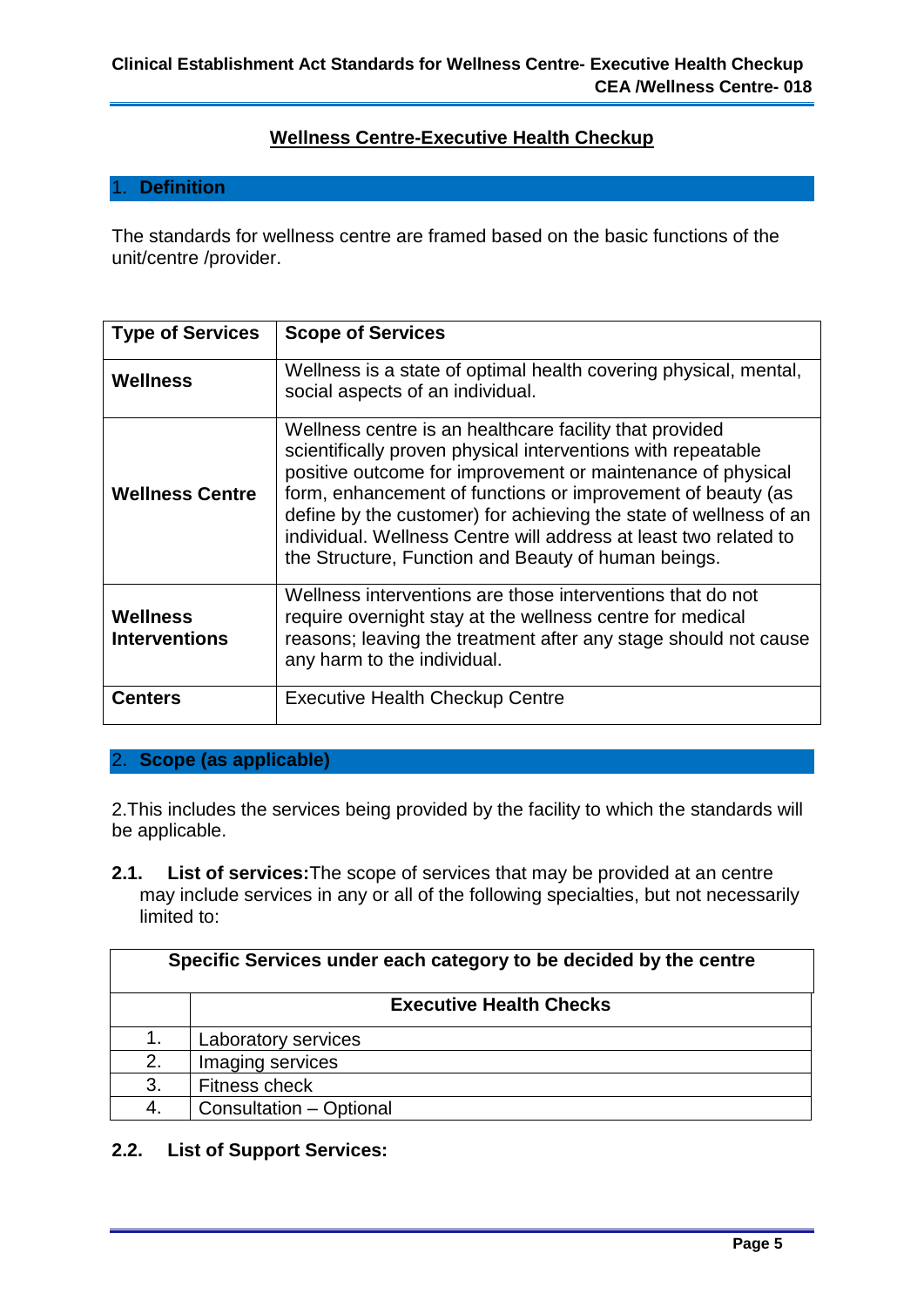**2.2.1** Laboratory services to be available either in-house or outside the centre.

| Sr. no. | <b>Support Service</b>                                                                                                                                                            | <b>Applicability</b> |
|---------|-----------------------------------------------------------------------------------------------------------------------------------------------------------------------------------|----------------------|
| 1.      | Accounting,                                                                                                                                                                       | Optional             |
| 2.      | <b>Billing</b>                                                                                                                                                                    | Applicable           |
| 3.      | Essential commodities like<br>water<br>supply, electric supply etc.                                                                                                               | Applicable           |
| 4.      | Finance                                                                                                                                                                           | Optional             |
| 5.      | Financial accounting and auditing                                                                                                                                                 | As required by Law   |
| 6.      | Housekeeping and Sanitation                                                                                                                                                       | Applicable           |
| 7.      | <b>Inventory Management</b>                                                                                                                                                       | Optional             |
| 8.      | Laundry services                                                                                                                                                                  | Optional             |
| 9.      | <b>Medical records</b>                                                                                                                                                            | Applicable           |
| 10.     | Office Management (Provision should<br>be made for computerized medical<br>anti-virus<br>with<br>facilities<br>records<br>whereas alternate records should also<br>be maintained) | Applicable           |
| 11.     | <b>Personnel Department</b>                                                                                                                                                       | Optional             |
| 12.     | Pharmacy/Dispensary                                                                                                                                                               | Optional             |
| 13.     | Purchase                                                                                                                                                                          | Applicable           |
| 14.     | Reception,                                                                                                                                                                        | Applicable           |
| 15.     | Security services                                                                                                                                                                 | Optional             |
| 16.     | <b>Stores</b>                                                                                                                                                                     | Optional             |
| 17.     | Waste management Housekeeping/<br>sanitation,                                                                                                                                     | Applicable           |
| 18.     | <b>Equipment Management</b>                                                                                                                                                       | Applicable           |

**2.2.2** Imaging services to be available either in-house or outside the centre.

#### 3. **Infrastructure Requirements**

- 3.1 **Basic signage-** A signage within or outside the facility shall be made available containing the following information.
	- 3.1.1 A signage within or outside the facility should be made available containing the following information.
	- 3.1.2 \*All signage meant for customer and visitors shall be bilingual Local language and Hindi / English
- 3.2 Following **Informative signage** shall be displayed:
	- 3.2.1 Name of the care provider with registration number
	- 3.2.2 Name of organization.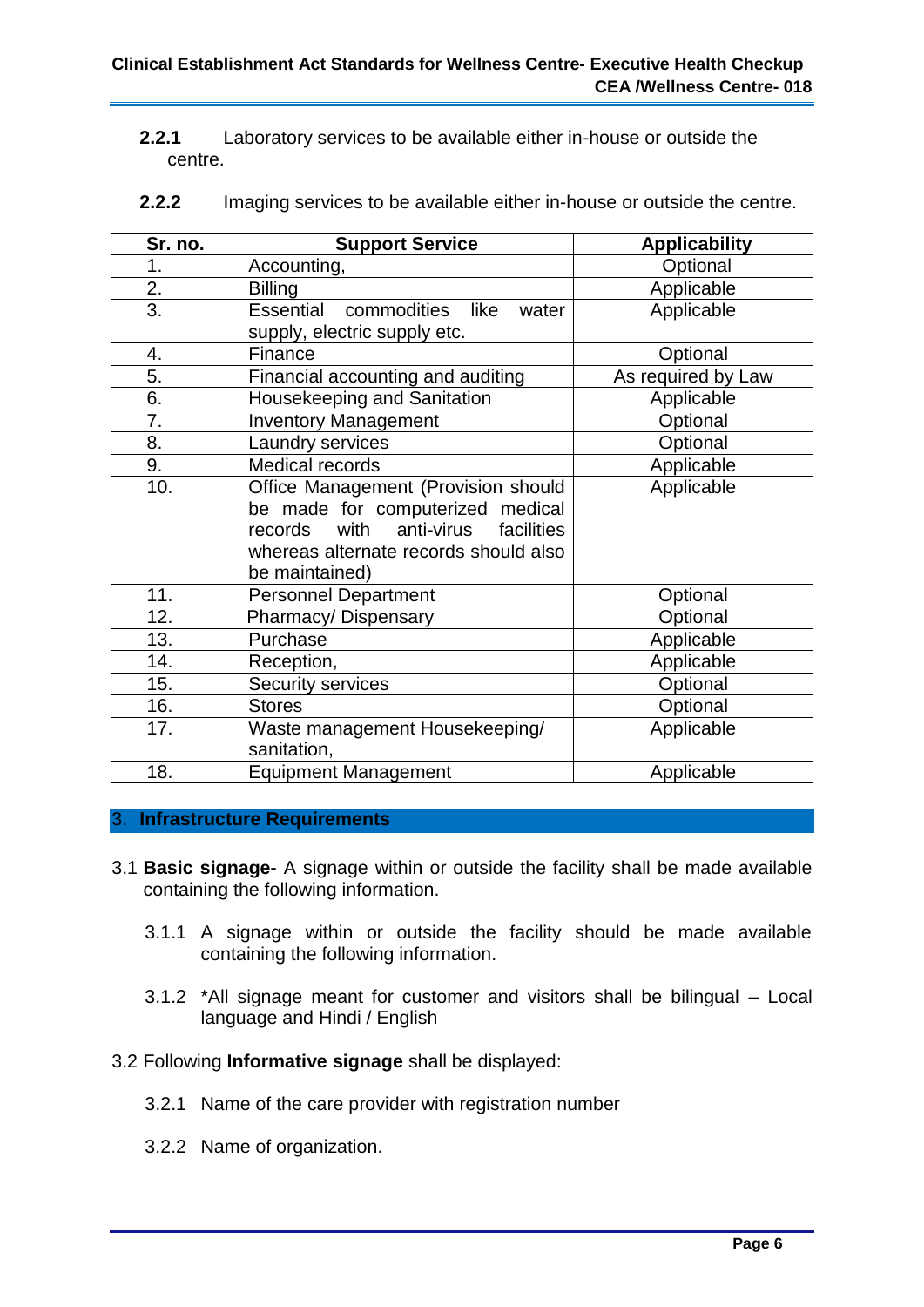- 3.2.3 Display of Registration under clinical establishment act
- 3.2.4 Fee structure,
- 3.2.5 Availability of tariff list.
- 3.2.6 Timings of the facility
- 3.2.7 Availability of timings with names and respective specializations
- 3.2.8 Services provided
- 3.2.9 Directional signage for customers for utilities and conveniences like toilets, drinking water, telephone booths, shops.
- 3.2.10 Display of Executive Health checks centre scope of services
- 3.2.11 Floor Plan With Location Of Departments
- 3.2.12 Plan of Facility, if stand-alone building.

#### 3.3 Following **Safety signage** shall be displayed:

- 3.3.1 Safety Hazard and Caution signs
- 3.3.2 Display of all radiation hazard signage in radiation areas (if applicable).
- 3.3.3 Display of Biomedical waste segregation at all location where BMW bins are kept
- 3.3.4 Display of danger signage at all electric panels and other dangerous areas
- 3.3.5 Display of General instructions like 'No Smoking', 'Keep Silence', 'Use dustbin', etc. at various customer and visitor areas in the hospital
- 3.3.6 Display of hand--washing techniques compliant with WHO guidelines at all hand wash basins
- 3.3.7 Display of important phone contact numbers of hospital authorities
- 3.3.8 Displays required by regulations like PNDT, Lifts, Fire, etc.
- 3.3.9 Display of Material Safety Data Sheet at all locations where Hazardous Materials are stored
- 3.3.10 Display of customer rights and responsibilities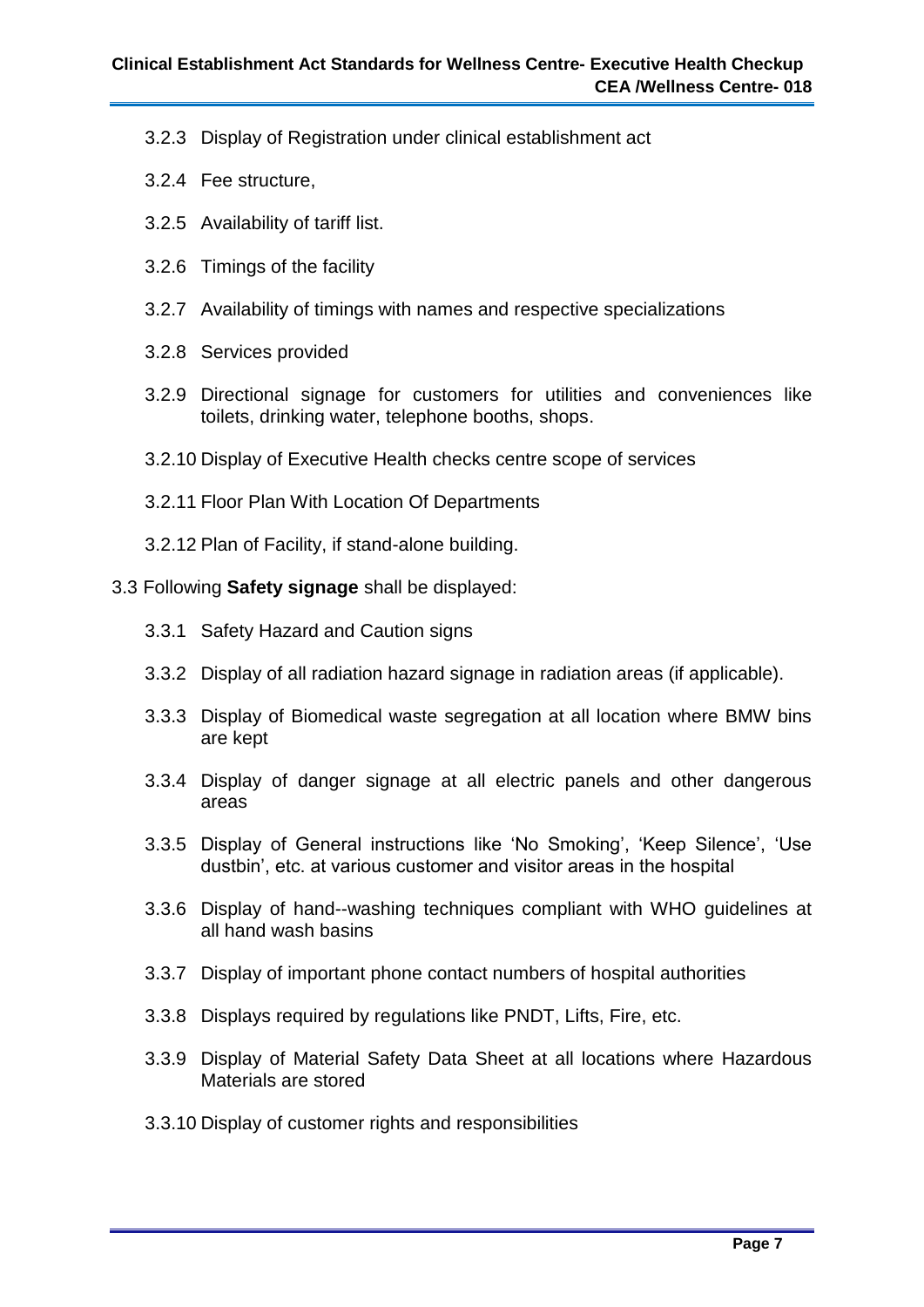- 3.3.11 Display of safety instructions in areas where any kind of safety hazard may be expected. This includes areas like transformers, Cylinder storage, LPG storage etc
- 3.3.12 Hazards- electrical, fall, pipe locations, prohibited areas
- 3.3.13 Notice board for general information to staff
- 3.3.14 Notice board in front of all customer
- 3.3.15 Routes for all areas
- 3.3.16 Signage for parking. (Signage for ambulance parking shall be separately mentioned)
- 3.3.17 Appropriate Fire exit signage's
- 3.3.18 Display of how to use fire extinguisher at all point where fire extinguisher is installed
- 3.3.19 Emergency exit signage (preferably in auto illumination material, like radium)
- 3.3.20 Safety signage will be displays as per the requirements of respective Indian Standards: Ex. Fire Protection Safety Signs IS 12349:1988

3.4. Functional space planning of the facility like reception area, waiting area should be as per the scope of services.

#### 3.4.1 Consultation & examination room

- i. Consultation room should be adequate to accommodate:
- ii. Table for Consultancy
- iii. Consultation chair,
- iv. Two stools/ chairs,
- v. Examination bed, if necessary, will be of the size 6 ft X 2.5 ft.,
- vi. Privacy screen around examination area while having free mobility

#### 3.4.2 Laundry (optional)

- i. Laundry services can be in-house or outsourced.
- ii. If it is provided in house, it should have necessary facilities for drying, pressing and storage of soiled and cleaned linens.
- iii. If outsourced, quality of outsourced work is monitored by the organization.

3.4.3 House-Keeping:

- i. Housekeeping services should be made available for effective cleanliness.
- ii. Housekeeping services can be outsourced.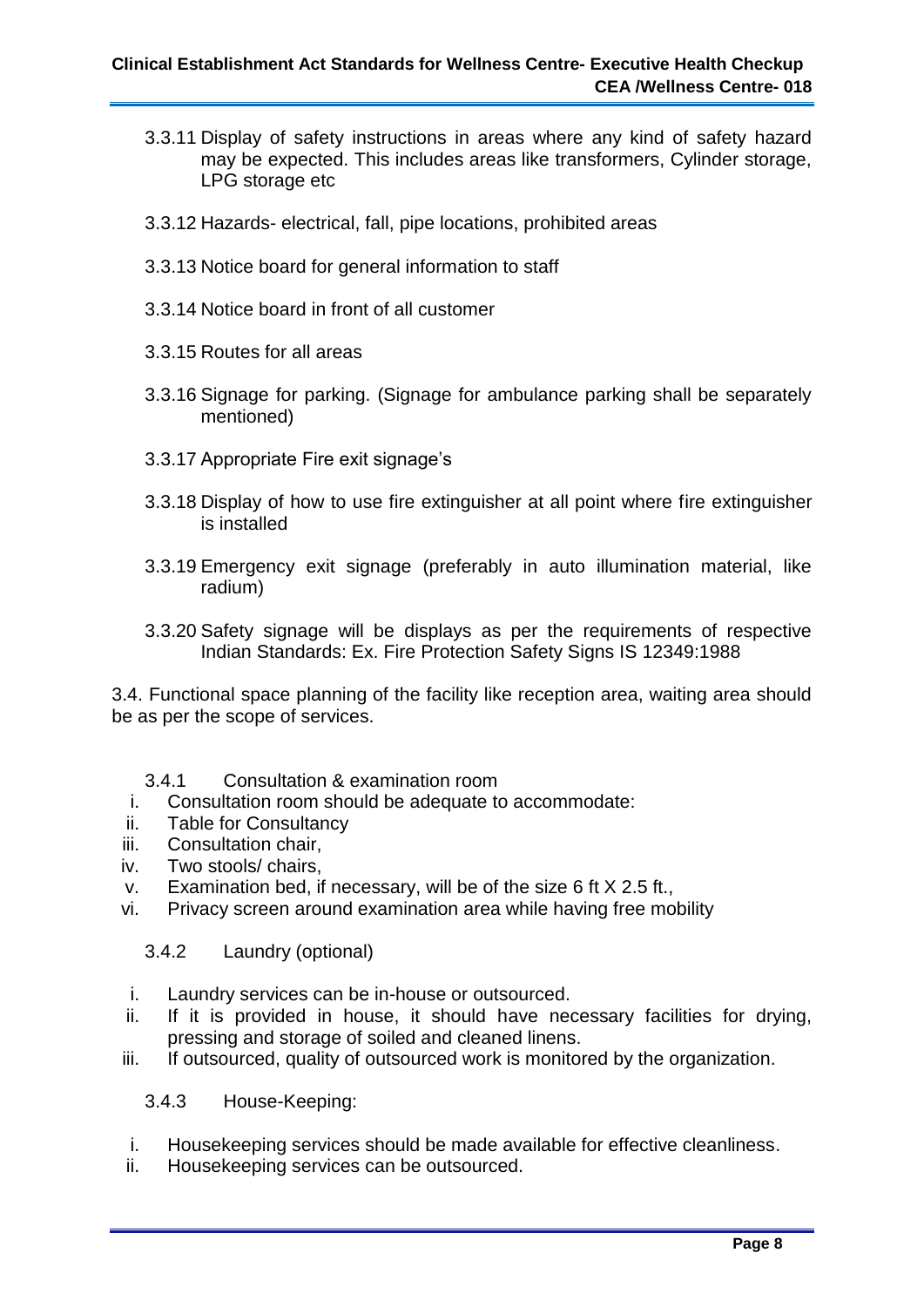- iii. A designated area within functional areas for safe storage of housekeeping materials has to be in centre.
	- 3.4.4 Security Services:
- i. There is a designated location for security staff on duty.
	- 3.4.5 Clinical laboratory specifications:
- i. Laboratory services to be available either in-house or outside the Hospital.for quick diagnosis of blood, urine, etc.,
	- 3.4.6 Radiology section
- i. Imaging services to be available either in-house or outside the Hospital.
- ii. The department should be located at a place which is accessible to customers.
- iii. The size of the room should depend on the type of instrument installed.
- iv. It should confirm to AERB requirements.
- v. The room should have a sub-waiting area with toilet facility and a change room facility, if required.
- vi. Film developing and processing (dark room) shall be provided in the department for loading, unloading, developing and processing of X-ray films.
- vii. Separate Reporting Room for doctors should be provided.

#### 3.4.7 Customer / Medical record-room:

- i. Customer /Medical record-storage should be of adequate size as per the load of the documents of the centre.
- ii. Tamperproof material and locking facility Cabinets/ cupboards/ Boxes will be used.
- iii. Fire extinguishers of correct type should be made available nearby all locations.

#### 3.4.8 Store rooms:

- i. Store room should be lockable & of adequate size with exhaust fan.
- ii. Area should be clean, well ventilated, well lit, without any dampness or fungal growth on walls.

#### 3.4.9 Duty rooms for doctors

- i. To accommodate 1 bed of 6 feet X 3 feet and a side table.
- ii. Separate beds if sharing for same gender.
- iii. Separate rooms for separate genders will be provided.

3.4.10 Duty rooms for technicians:

i. To accommodate 1 bed of 6 feet X 3 feet and a side table.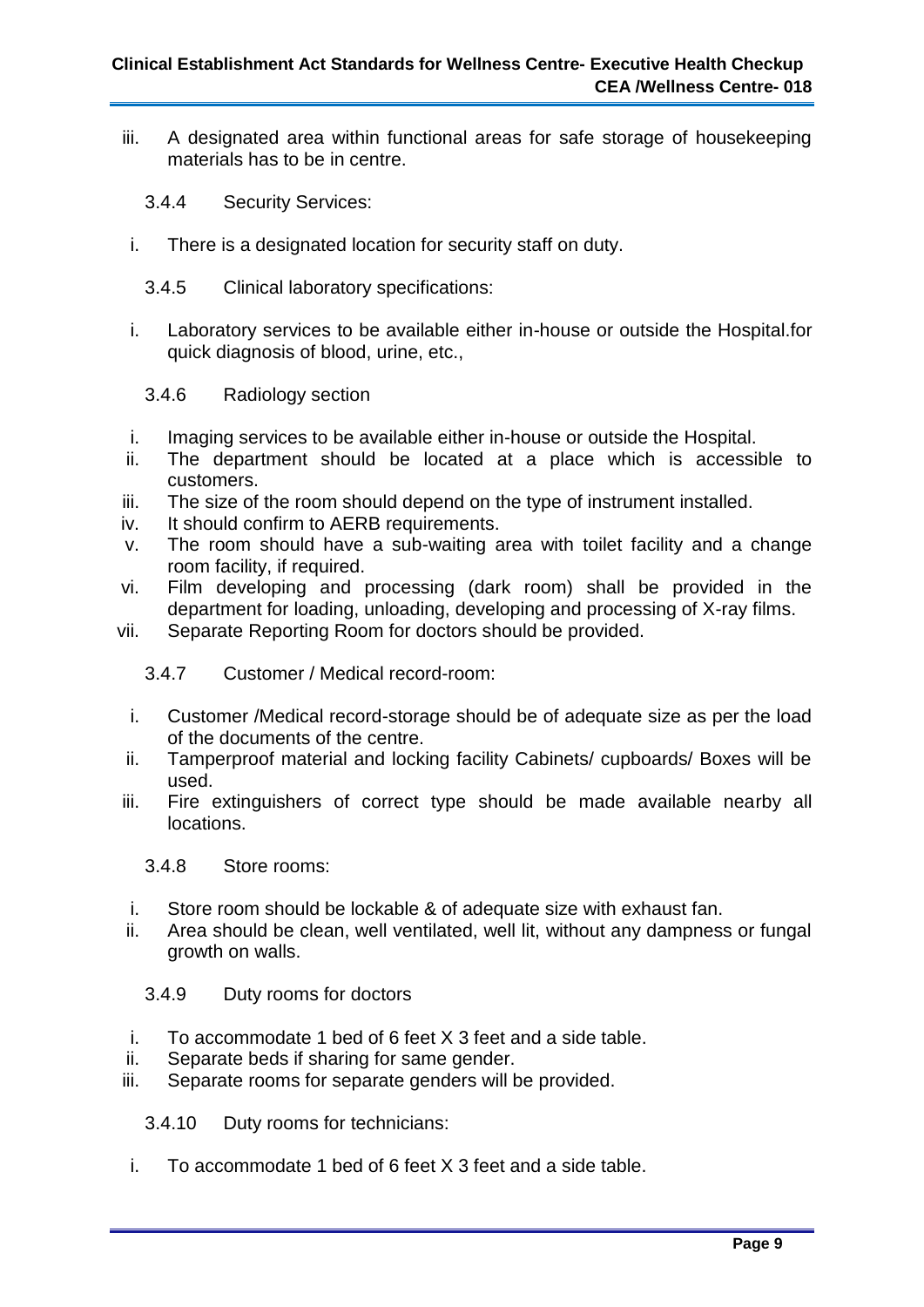- ii. Separate beds if sharing for same gender.
- iii. Separate rooms for separate genders will be provided.

3.4.11 Dirty utility room:

i. Separate area of minimum 15 sq feet.

#### 4. **Furniture &Fixtures**

- 4.1 Furniture and fixtures shall be available in accordance with the services and workload of the centre. For indicative list refer to Annexure 1.
- 4.2 The furniture and fixtures shall be functional all the time.

#### 5. **Human Resource**

- 5.1 A suitably qualified and individual heads the organization and manages in ethical manner. For detail refer to Annexure 2.
- 5.2 The technical staff employed should have the relevant education / registration, training and experience to provide service to customer care without supervision.
- 5.3 The additional staff member shall be adequately trained on specific job duties or responsibilities related to customer safety and well being.
- 5.4 Personnel record containing personal and professional information shall be maintained for each staff.
- 5.5 Periodic skill enhancement/up gradation /refresher trainings shall be provided for all categories of the staff relevant to their job profile.

#### 6. **Equipment/Instruments**

- 6.1 The centre shall have equipment's / instruments as per the scope of services provided. For indicative list refer to Annexure 3
- 6.2 Adequate space for placement and usage of equipment's and Instruments shall be provided.
- 6.3 The equipment should be of adequate capacity to meet work load requirement.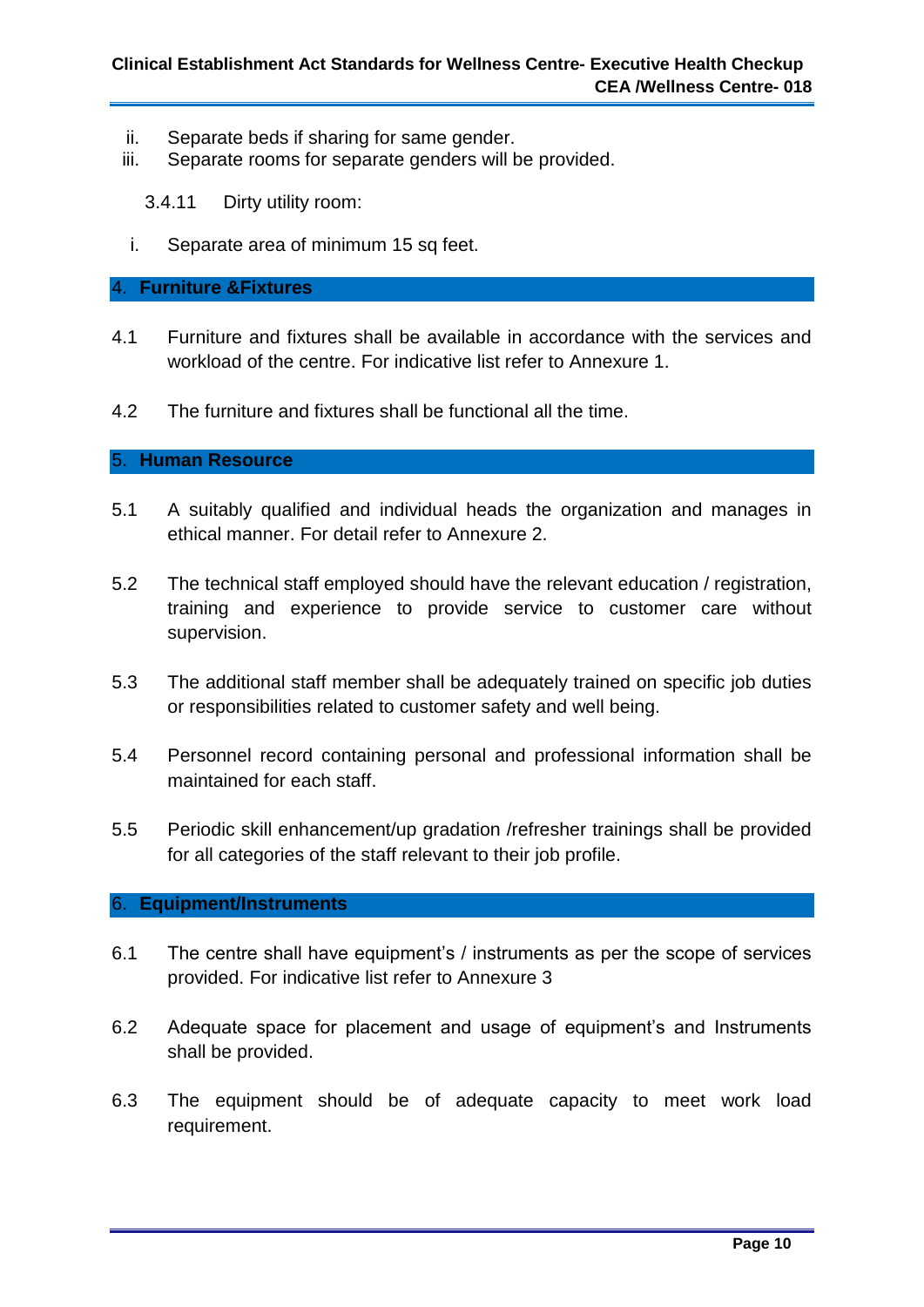6.4 All equipment should be in good working condition at all times. Periodic inspection, cleaning, maintenance of equipment should be done.

#### 7. **Drugs and Consumables**

- 7.1 Drugs and consumables as per the scope of services provided. For indicative list refer to Annexure 4.
- 7.2 Storage of drugs, cosmetic and consumables shall be stored as per manufacturer's guidelines.
- 7.3 The drugs are handled by appropriate personnel in accordance of the regional, local and national regulations.

#### *For Legal requirement refer to Annexure 4*

#### *For record maintenance refer to Annexure 5*

*OTHER REQUIREMENTS AS PER STANDARD NO. CEA-NABH /WELLNESS CENTRE- 017SHALL ALSO BE COMPLIED WITH.*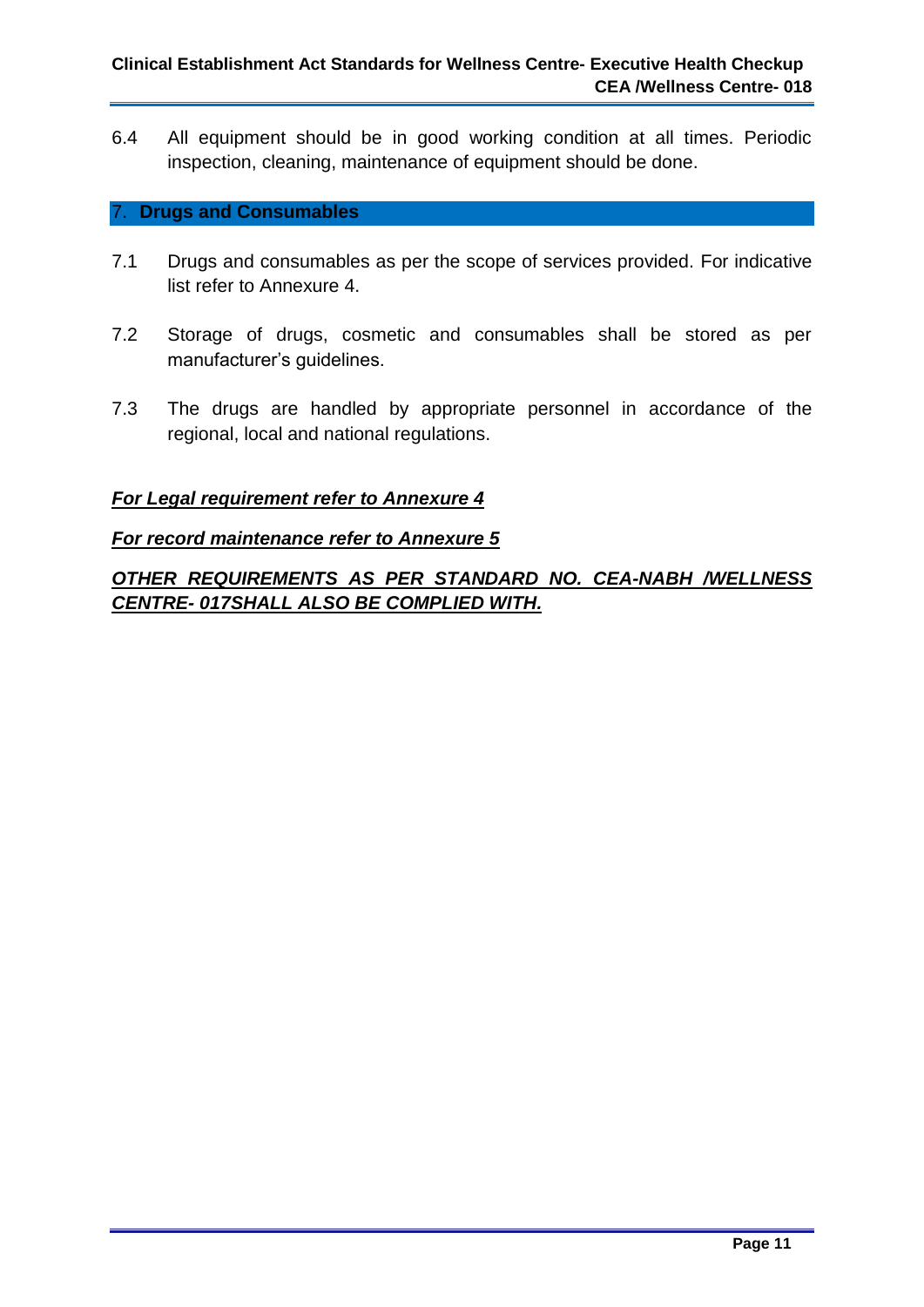# **Furniture/fixture**

| I. Furniture/Fixture Requirements: as per the scope of services |                                    |                                       |  |
|-----------------------------------------------------------------|------------------------------------|---------------------------------------|--|
| Sr. No.                                                         | <b>Name of the Equipment</b>       | <b>Executive Health checks Centre</b> |  |
| 1.                                                              | Adequate lockable storage<br>space | As per requirement                    |  |
| 2.                                                              | Air conditioning                   | As per requirement                    |  |
| 3.                                                              | An examination table of 6 ft. X    | As per requirement                    |  |
|                                                                 | 2.5 ft. With privacy screen        |                                       |  |
| 4.                                                              | Blood pressure apparatus           | per Centre<br>1                       |  |
| 5.                                                              | <b>Ceiling Fans</b>                | As per requirement                    |  |
| 6.                                                              | Clock 1 per Centre                 | per Centre<br>$\mathbf{1}$            |  |
| 7.                                                              | Computers<br>(if required)         | per Centre<br>$\mathbf 1$             |  |
| 8.                                                              | Consultant's chair                 | As needed                             |  |
| 9.                                                              | Consultant's or Office table       | per Centre<br>1                       |  |
| 10.                                                             | Duty table for staff               | per Centre<br>$\mathbf 1$             |  |
| 11.                                                             | <b>Emergency resuscitation kit</b> | 1 per Centre                          |  |
| 12.                                                             | <b>Essential diagnostic tools</b>  |                                       |  |
|                                                                 | required for examination of        |                                       |  |
|                                                                 | customer as per the scope of       | As per requirement                    |  |
|                                                                 | services offered by the Centre.    |                                       |  |
| 13.                                                             | Fire extinguisher                  | ABC 1 per ward/ floor based on layout |  |
| 14.                                                             | Foot stools                        | 1 per consultation room               |  |
| 15.                                                             | Heavy duty Torch light             | 1 per Centre                          |  |
| 16.                                                             | <b>Hot Water Bags</b>              | As per requirement                    |  |
| 17.                                                             | Hot Water geyser                   | As per requirement                    |  |
| 18.                                                             | Light source which gives light     |                                       |  |
|                                                                 | colour and temperature similar     |                                       |  |
|                                                                 | to solar light,                    | As per requirement                    |  |
|                                                                 | Light intensity of at least 500    |                                       |  |
|                                                                 | lux at the point of examination.   |                                       |  |
| 19.                                                             | Office chairs                      | per Centre<br>$\mathbf 1$             |  |
| 20.                                                             | Customer locker                    | per Centre<br>$\mathbf{1}$            |  |
| 21.                                                             | Refrigerator if temperature        | per Centre<br>$\mathbf{1}$            |  |
|                                                                 | sensitive medication are           |                                       |  |
|                                                                 | stored (if required)               |                                       |  |
| 22.                                                             | Steel or Wooden cup board          | As per requirement                    |  |
| 23.                                                             | Steel rack                         | As per requirement                    |  |
| 24.                                                             | Stethoscope                        | 1 per Centre                          |  |
| 25.                                                             | <b>Stools</b>                      | As per requirement                    |  |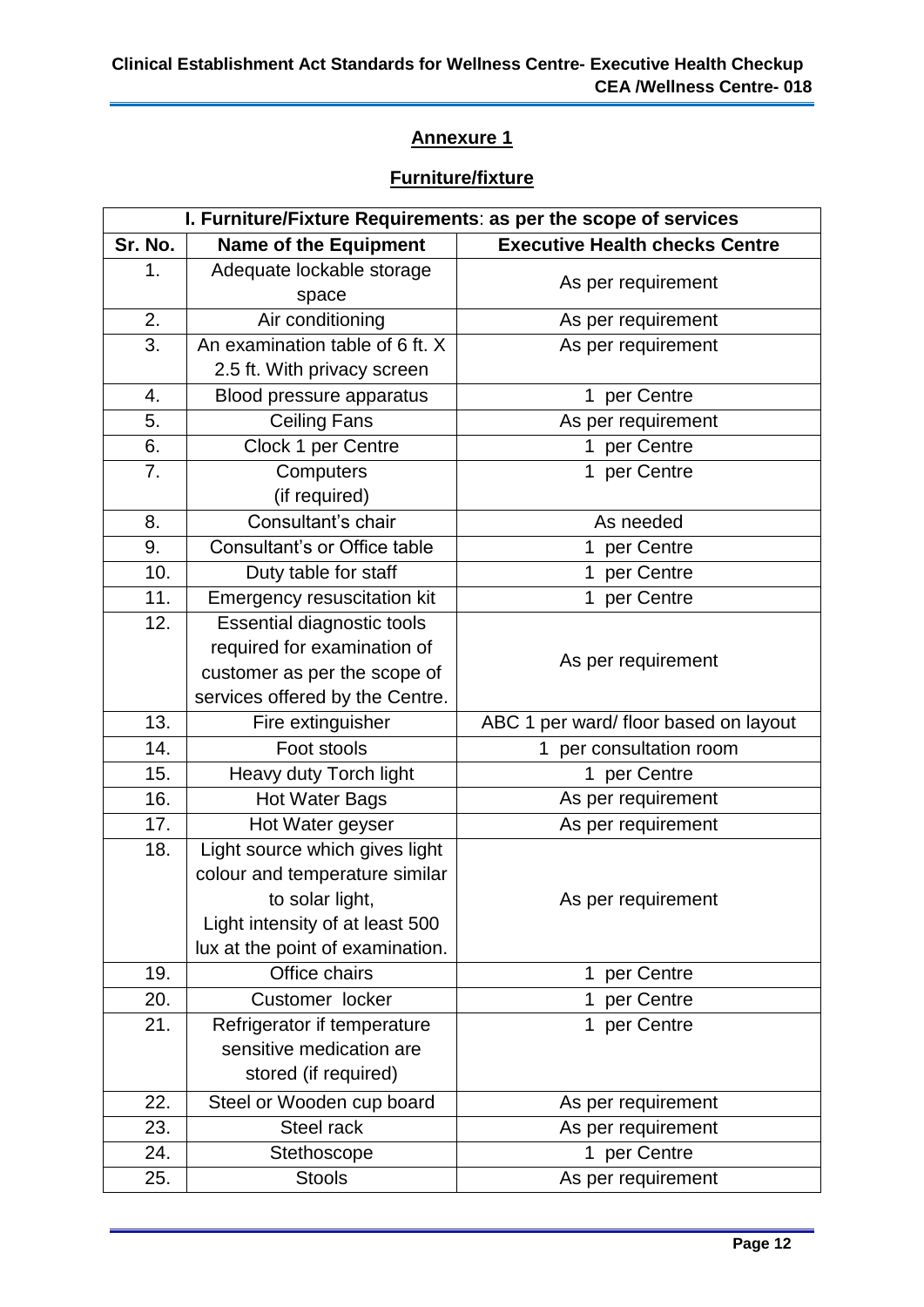# **Clinical Establishment Act Standards for Wellness Centre- Executive Health Checkup CEA /Wellness Centre- 018**

| 26. | Stools revolving              | 2 per Centre                  |
|-----|-------------------------------|-------------------------------|
| 27. | Hammock Stretcher/            | 1 per Centre                  |
|     | Stretcher/ Customer trolley - |                               |
|     | 1 per Centre                  |                               |
| 28. | Telephone/ Fax equipment      | As per requirement            |
| 29. | Thermometer                   | per Centre                    |
| 30. | Waiting chairs / benches for  | 50% of the customer strengths |
|     | customer's relatives          |                               |
| 31. | Weighing machine              | per Centre                    |
| 32. | Wheel chair                   | per Centre                    |
| 33. | X-ray viewer                  | per Centre                    |

| <b>II. Other Furniture/Fixture Requirements</b> |                                                                          |                                       |  |
|-------------------------------------------------|--------------------------------------------------------------------------|---------------------------------------|--|
| Sr. No.                                         | <b>Name of the Equipment</b>                                             | <b>Executive Health checks Centre</b> |  |
| 1.                                              | Air conditioners Central A/C                                             | As per requirement                    |  |
| 2.                                              | Computer with modem with UPS,<br>printer with internet connection        | As needed                             |  |
| 3.                                              | Coolers                                                                  | As needed                             |  |
| 4.                                              | Drinking Water purifier                                                  | As needed                             |  |
| 5.                                              | <b>Emergency lamp</b>                                                    | 2 Per Area/ Ward                      |  |
| 6.                                              | <b>Exhaust Fan</b>                                                       | As needed                             |  |
| 7.                                              | Fire extinguishers                                                       | As needed                             |  |
| 8.                                              | Geyser                                                                   | 1 per ward                            |  |
| 9.                                              | Refrigerator                                                             | 1 per ward                            |  |
| 10.                                             | Tables & Chairs                                                          | As needed                             |  |
| 11.                                             | Telephone/ cell phone                                                    | 1 per ward                            |  |
| 12.                                             | Tube lights                                                              | As needed                             |  |
| 13.                                             | Vacuum cleaner                                                           | As needed                             |  |
| 14.                                             | Computer with Modem with UPS,<br><b>Printer with Internet Connection</b> | As needed                             |  |
| 15.                                             | <b>Xerox Machine</b>                                                     | As needed                             |  |
| 16.                                             | Intercom (10 lines)                                                      | As needed                             |  |
| 17.                                             | <b>Fax Machine</b>                                                       | As needed                             |  |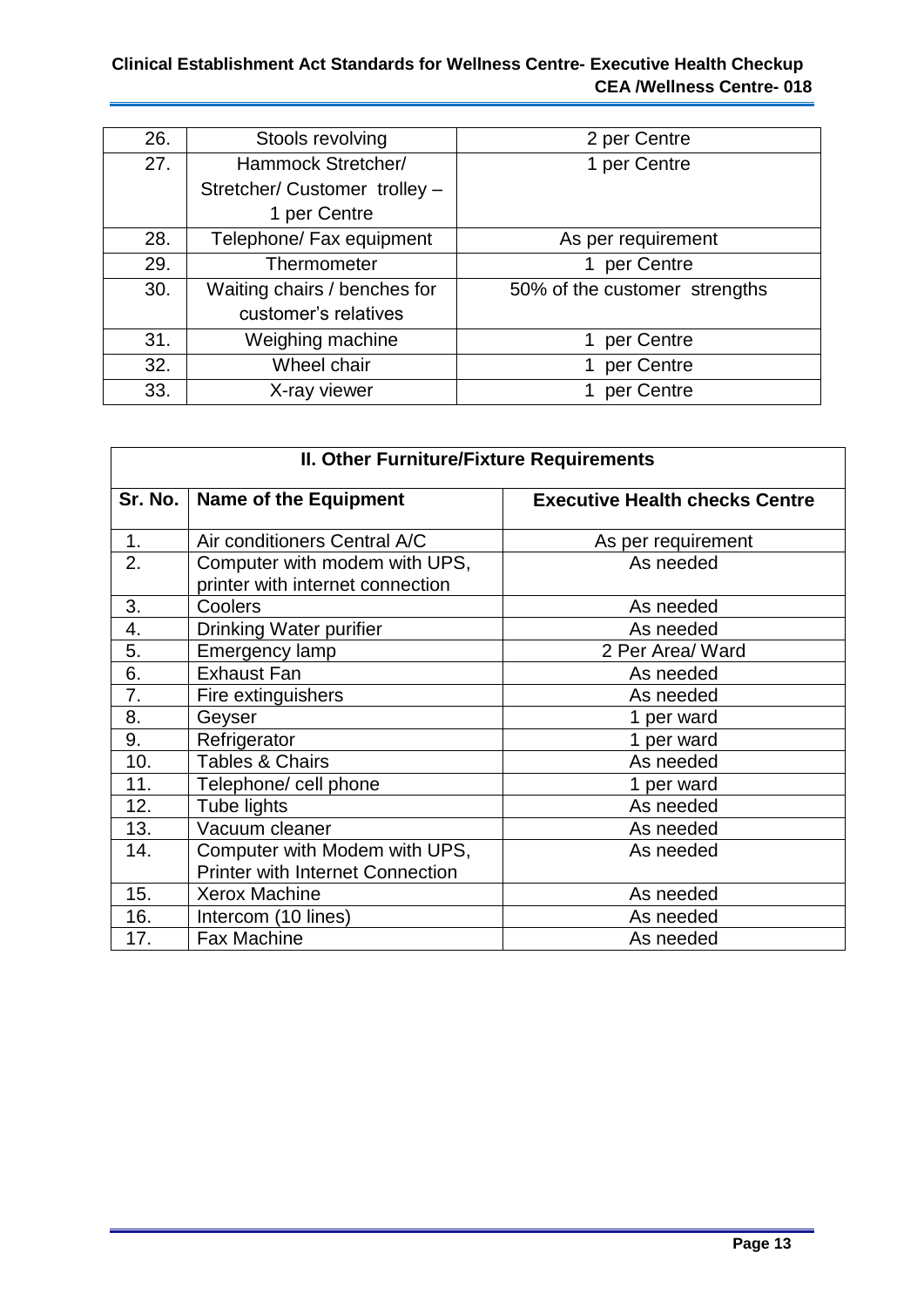#### **Human Resource Requirement**

1. This includes the Designation, minimum qualification & number of people required in the facilityas per the scope of services.

#### **1.1Medical practitioners**

- 1. **Category:** MBBS Doctors.
- 2. **Minimum Qualifications:** Degree/ Post Graduate Degree from recognized university **Registration:** (if applicable): with state or central council of related to the profession.
- 3. **Trained / skilled:** Trained

| Sr. no. | <b>Executive Health Checks</b>                                       |  |
|---------|----------------------------------------------------------------------|--|
|         | As per Allopathy standards in relevant specialties as the profile of |  |
|         | checkup provided at the centre                                       |  |

#### **1.2**N**urses:**

ANM/ GNM/ BSc/MSc nurses,

One per shift per for 50% of the total number of consulting room

#### **1.3Paramedics**

- 1. **Category:**Paramedics
- 2. **Minimum Qualifications:** (diploma/degree from recognized university.)
- 3. **Registration with the concerned council**(if applicable): state or central council
- **4. Trained / skilled:** Trained

| Sr. no         | <b>Paramedics</b>                                                   | <b>Minimum qualification</b>       | <b>Executive</b><br><b>Health Checks</b> |
|----------------|---------------------------------------------------------------------|------------------------------------|------------------------------------------|
| 1 <sub>1</sub> | <b>ECG Technician</b><br>(if ECG services are<br>provided in-house) | 1 year experience of<br>taking ECG | As per<br>requirement                    |
| 2.             | <b>Laboratory Attendant</b>                                         | Ability to read national or        | As per                                   |
|                | (if lab is in-house)                                                | local language                     | requirement                              |
| 3.             | Laboratory Technician                                               | <b>Qualified Laboratory</b>        | As per                                   |
|                | (if Lab is in-house)                                                | Technician                         | requirement                              |
| 4.             | <b>Medical Records</b>                                              | Minimum qualification-             | As per                                   |
|                | Officer / Technician                                                | 12th Standard passed.              | requirement                              |
| 5.             | Radiographer<br>(if Imaging is in-house)                            | <b>Qualified Radiographer</b>      | As per<br>requirement                    |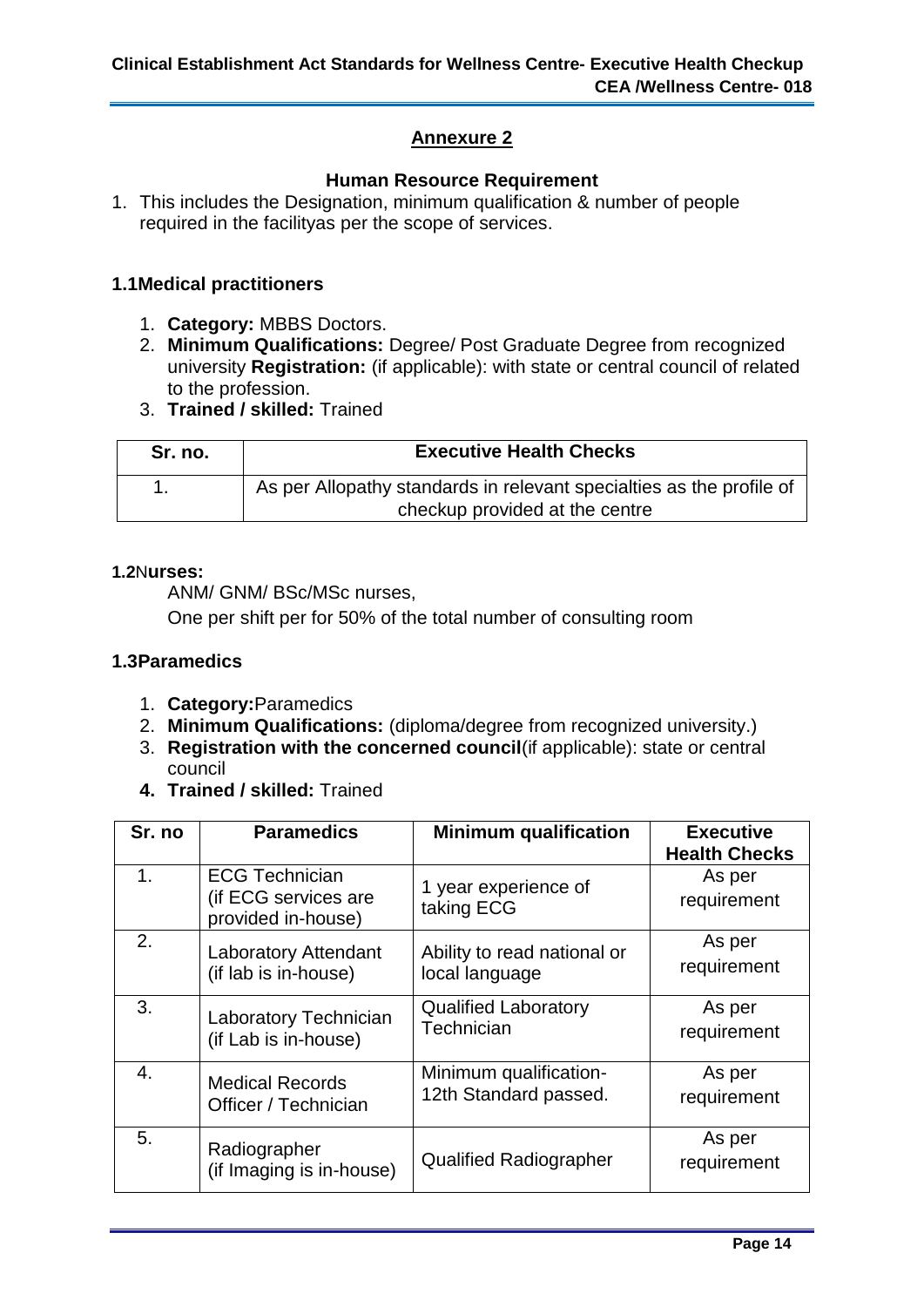#### **Clinical Establishment Act Standards for Wellness Centre- Executive Health Checkup CEA /Wellness Centre- 018**

| 6. | Ward Ayah | Eight standard completed | As per<br>requirement |
|----|-----------|--------------------------|-----------------------|
|    | Ward boy  | Eight standard completed | As per<br>requirement |

# **1.4. Administrative staff: The number would vary as per scope of the centre/ requirement and may be outsourced.**

| <b>Administrative staff</b> |                             |                                |
|-----------------------------|-----------------------------|--------------------------------|
| Sr. no <sub>1</sub>         | Administrative staff        | <b>Executive Health Checks</b> |
| 1.                          | <b>Office Administrator</b> | As per requirement             |
| 2.                          | Accountant                  | As per requirement             |
| 3.                          | Multi purpose worker        | As per requirement             |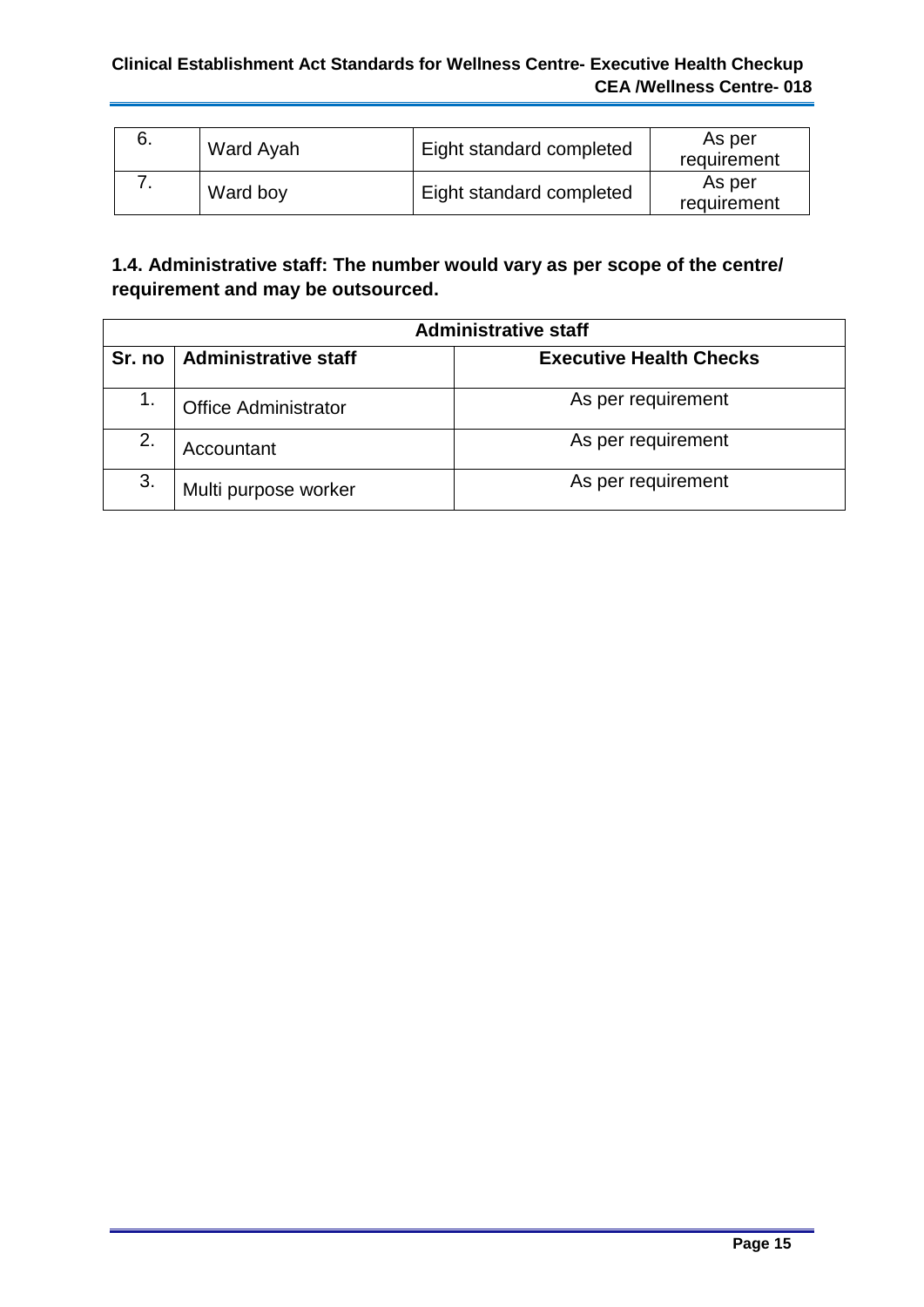# **Equipment/Instrument**

# **Following emergency equipment shall be available as follows:**

| Sr. No.        | <b>Emergency Equipment</b>                                                  | <b>Executive Health</b><br><b>Checks Centre</b> |
|----------------|-----------------------------------------------------------------------------|-------------------------------------------------|
| 1 <sub>1</sub> | Emergency equipment box for first aid &<br><b>BLSS</b>                      | Minimum 1                                       |
| 2.             | Crash-Cart trolley:1                                                        | Minimum 1                                       |
| 3.             | Portable defibrillator:1                                                    | Optional                                        |
| 4.             | Disposable syringes                                                         | As needed                                       |
| 5.             | Ambu Bag:1                                                                  | Minimum 1                                       |
| 6.             | Laryngoscope with cells & adult and<br>pediatric blades                     | Minimum 1                                       |
| 7 <sub>1</sub> | Sealed battery cell                                                         | Minimum 1                                       |
| 8.             | <b>Endotracheal tubes</b>                                                   | As needed                                       |
| 9.             | <b>Pulse Oxymeter</b>                                                       | Minimum 1                                       |
| 10.            | <b>Suction Apparatus</b>                                                    | Minimum 1                                       |
| 11.            | <b>ECG Machine</b>                                                          | Minimum 1                                       |
| 12.            | BP Apparatus & Stethoscope                                                  | Minimum 1                                       |
| 13.            | Oxygen cylinders with flow meter/<br>tubing/catheter/face mask/nasal prongs | Minimum 1                                       |

**Other necessary and sterilizing equipment as per the scope of services shall also be available.**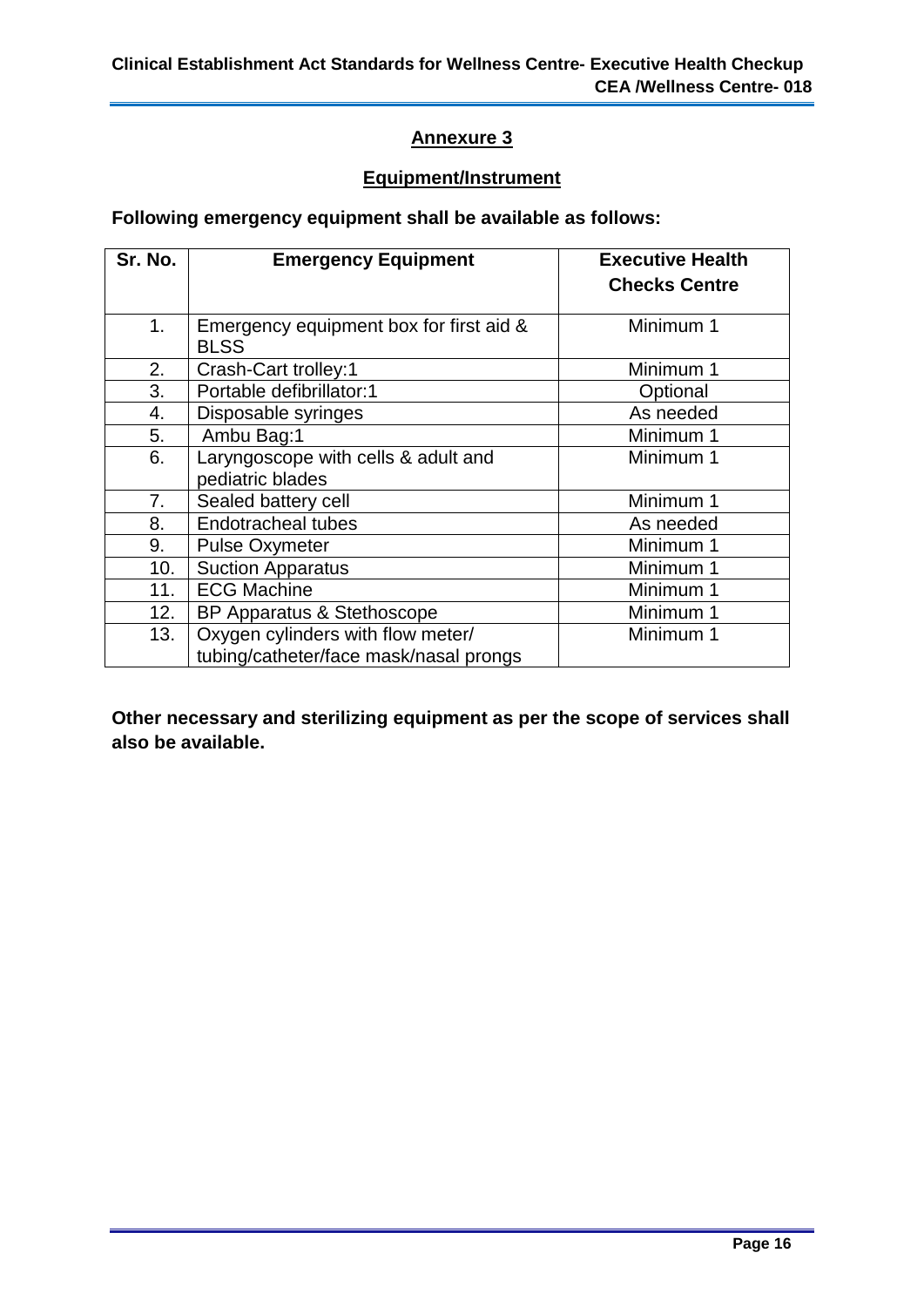# **Drugs, Medical devices and Consumables**

# **I. Emergency drugs:**

|         | <b>Category:Emergency Drugs</b> |                 |                            |
|---------|---------------------------------|-----------------|----------------------------|
| Sr. no. | Name of the Drug                | <b>Strength</b> | <b>Minimum Quantity</b>    |
| 1.      | Inj. Adrenaline                 | As per I.P.     | Minimum 10 Ampoules/ Vials |
| 2.      | Inj. Atropine                   | As per I.P.     | Minimum 10 Ampoules/ Vials |
| 3.      | Inj. Calcium Carbonate          | As per I.P.     | Minimum 10 Ampoules/ Vials |
| 4.      | Inj. Dopamine                   | As per I.P.     | Minimum 10 Ampoules/ Vials |
| 5.      | Inj. Dobutamine                 | As per I.P.     | Minimum 10 Ampoules/ Vials |
| 6.      | Inj. Nitroglycerine             | As per I.P.     | Minimum 10 Ampoules/ Vials |
| 7.      | Inj. Sodium Bicarbonate         | As per I.P.     | Minimum 10 Ampoules/ Vials |
| 8.      | Inj. Hydrocortisone             | As per I.P.     | Minimum 10 Ampoules/ Vials |
| 9.      | Inhaler Beclomethasone (250     | As per I.P.     | Minimum 10 Ampoules/ Vials |
|         | micro/dose)                     |                 |                            |
| 10.     | Inhaler Salbutamol (200         | As per I.P.     | Minimum 10 Ampoules/ Vials |
|         | micrograms)                     |                 |                            |
| 11.     | Inj. Frusemide                  | As per I.P.     | Minimum 10 Ampoules/ Vials |
| 12.     | Inj. Diazepam/Midazolam         | As per I.P.     | Minimum 10 Ampoules/ Vials |
| 13.     | Inj. Deriphyllin                | As per I.P.     | Minimum 10 Ampoules/ Vials |
| 14.     | Inj. Phenytoin sodium           | As per I.P.     | Minimum 10 Ampoules/ Vials |
| 15.     | Inj. Avil                       | As per I.P.     | Minimum 10 Ampoules/ Vials |
| 16.     | Inj. Ondansetrone               | As per I.P.     | Minimum 10 Ampoules/ Vials |
| 17.     | Inj. KCI                        | As per I.P.     | Minimum 10 Ampoules/ Vials |
| 18.     | Inj. Lignocaine 2%              | As per I.P.     | Minimum 10 Ampoules/ Vials |
| 19.     | Inj. Amiadarone                 | As per I.P.     | Minimum 10 Ampoules/ Vials |
| 20.     | Inj. Magnesium sulphate         | As per I.P.     | Minimum 10 Ampoules/ Vials |
| 21.     | Inj. Mannitol                   | As per I.P.     | Minimum 10 Ampoules/ Vials |
| 22.     | Inj. Morphine/Inj. Pethidine    | As per I.P.     | Minimum 10 Ampoules/ Vials |
| 23.     | Inj. Noradrenaline bititrate    | As per I.P.     | Minimum 10 Ampoules/ Vials |
| 24.     | Inj. Fentanyl                   | As per I.P.     | Minimum 10 Ampoules/ Vials |
| 25.     | water for Injection             | As per I.P.     | Minimum 10 Ampoules/ Vials |
| 26.     | Inj. Sodium Valporate           | As per I.P.     | Minimum 10 Ampoules/ Vials |
| 27.     | Inj. Voveran                    | As per I.P.     | Minimum 10 Ampoules/ Vials |
| 28.     | Inj. Paracetamol                | As per I.P.     | Minimum 10 Ampoules/ Vials |
| 29.     | Mannitol Injection              | As per I.P.     | Minimum 10 Ampoules/ Vials |
| 30.     | Metoprolol Injection            | As per I.P.     | Minimum 10 Ampoules/ Vials |
| 31.     | N/2 saline Injection            | As per I.P.     | Minimum 10 Ampoules/ Vials |
| 32.     | Oxygen Inhalation               | As per I.P.     | Minimum 10 Ampoules/ Vials |
| 33.     | Oxytocin Injection              | As per I.P.     | Minimum 10 Ampoules/ Vials |

**II. Disinfectants:** As applicable in adequate quantity

| Sr. no | <b>Disinfectants</b>           |
|--------|--------------------------------|
|        | Hypochlorite 4%-6%             |
|        | Ortho-phthalaldehyde (OPA)     |
|        | 70% ethanol plus10ppm Bitrex   |
|        | Formaldehyde solutions (1%-2%) |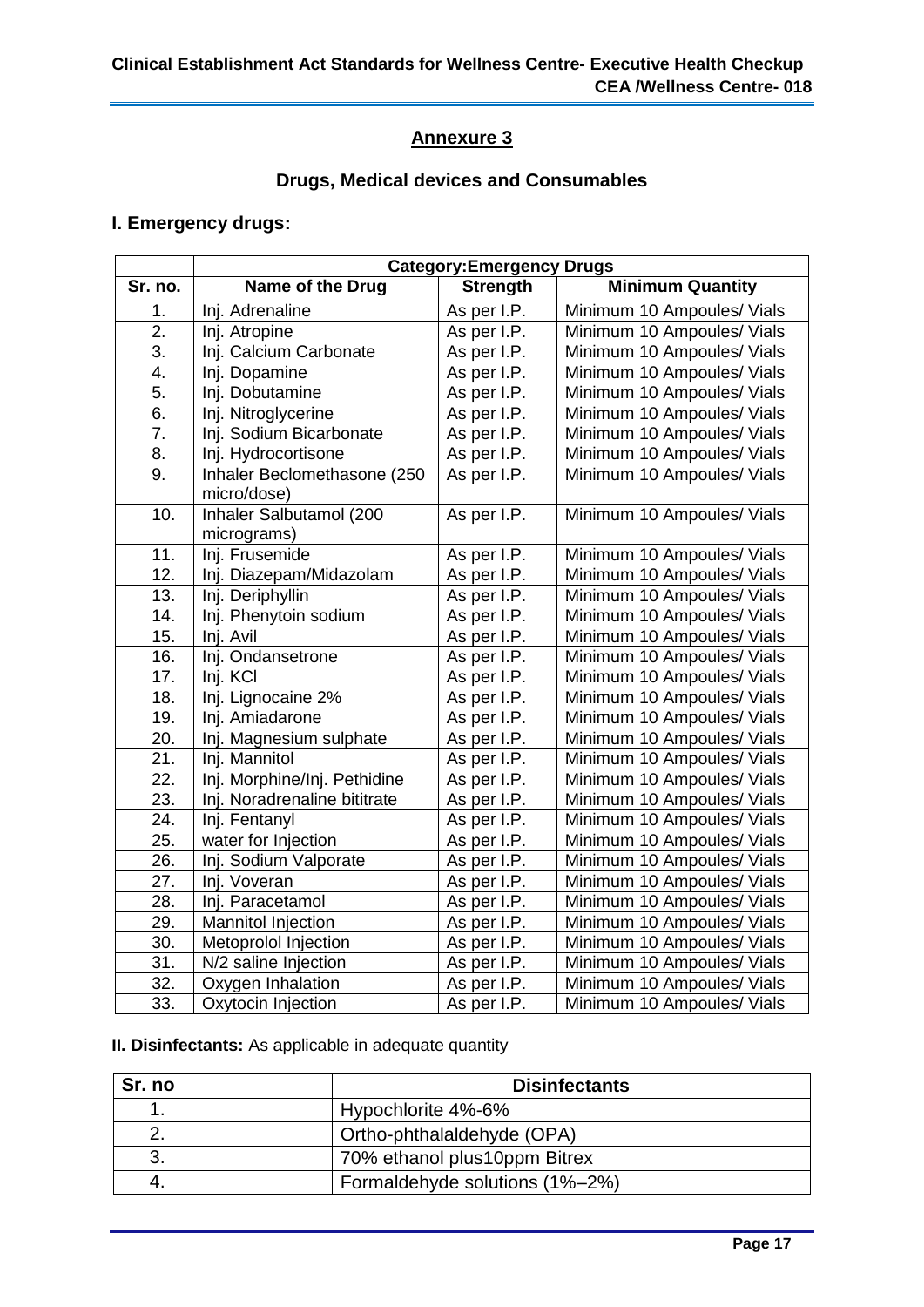#### **Clinical Establishment Act Standards for Wellness Centre- Executive Health Checkup CEA /Wellness Centre- 018**

| Glutaraldehyde                |
|-------------------------------|
| Hydrogen peroxide             |
| Quaternary ammonium compounds |
| Phenolic germicides           |

# **III. Linen**

| Sr. no | Linen                              | Quantity           |
|--------|------------------------------------|--------------------|
| 1.     | <b>Bed sheets</b>                  | As per requirement |
| 2.     | <b>Bedspreads</b>                  | As per requirement |
| 3.     | <b>Blankets</b>                    | one per bed        |
| 4.     | Curtain cloth windows and<br>doors | As per requirement |
| 5.     | Overcoat for consultant            | one per consultant |
| 6.     | Mats (Nylon)                       | As per requirement |
| 7.     | Mattress (foam) adults             | As per requirement |
| 8.     | <b>Pediatric Mattress</b>          | one per bed        |
| 9.     | towels                             | As per requirement |
| 10.    | <b>Pillow covers</b>               | As per requirement |
| 11.    | <b>Pillows</b>                     | As per requirement |
| 12.    | Table cloth                        | adequate quantity  |
| 13.    | Uniform / Apron                    | As per requirement |

# **IV. Stationary as per the scope of services**

| Sr. no. | <b>Items</b>                     |
|---------|----------------------------------|
| 1.      | <b>Consents Forms</b>            |
| 2.      | <b>Consultant Reference Form</b> |
| 3.      | <b>Continuation sheets</b>       |
| 4.      | <b>Diet Sheets</b>               |
| 5.      | <b>Initial Assessment Form</b>   |
| 6.      | <b>Pathological Books</b>        |
| 7.      | Registers                        |
| 8.      | <b>Registration Card</b>         |
| 9.      | <b>Sentinel Event Form</b>       |
| 10.     | <b>Supplementary Sheets</b>      |
| 11.     | X-ray Forms                      |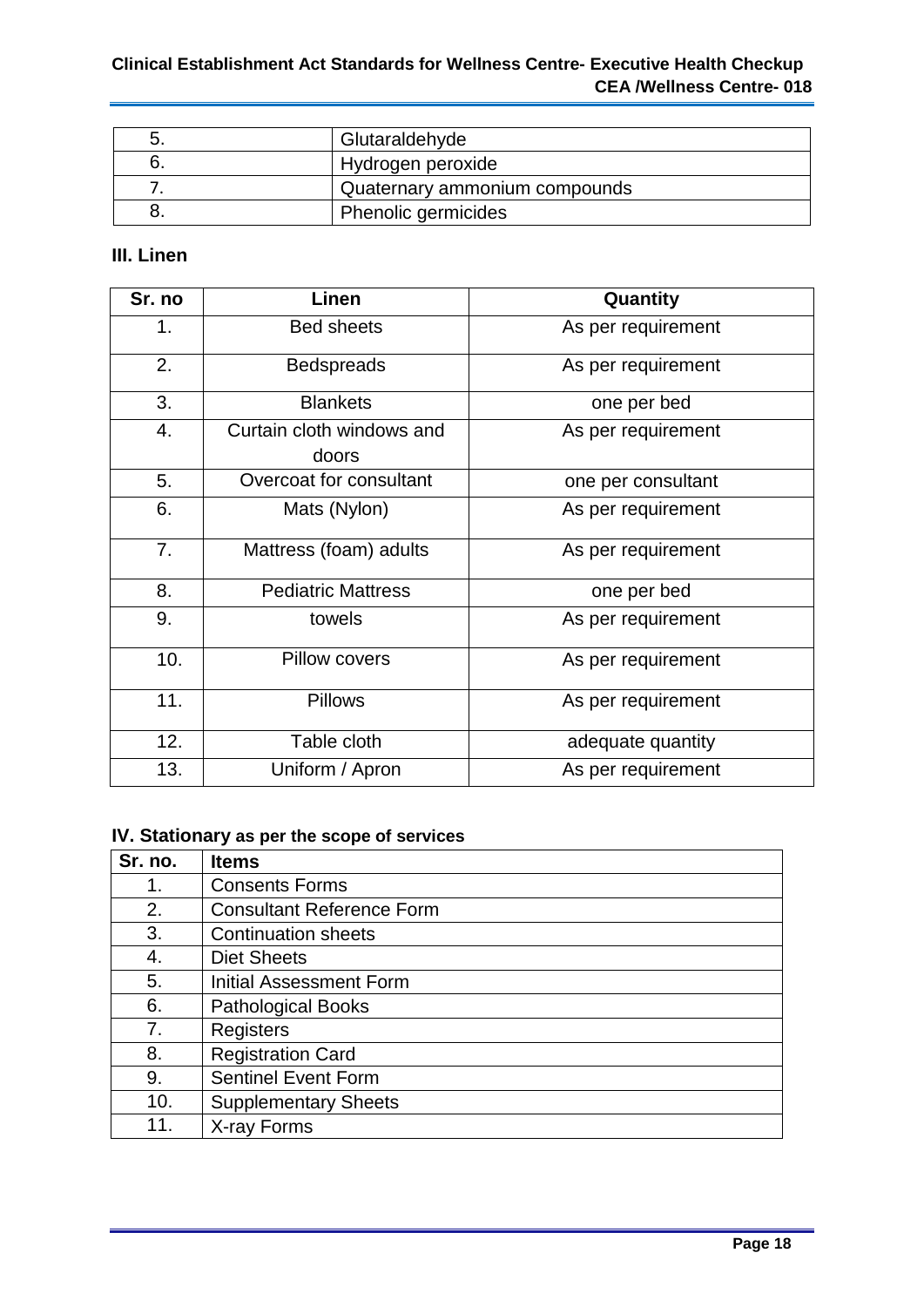# **Legal/Statutory Requirements**

This includes the minimum statutory compliance applicable as per the central or state government along with licensing body, wherever applicable.

| Sr. no. | <b>Name of the Act</b>                                                                                                               | Department/Area        | <b>Licensing body</b>                                                                                                                                |
|---------|--------------------------------------------------------------------------------------------------------------------------------------|------------------------|------------------------------------------------------------------------------------------------------------------------------------------------------|
| 1.      | <b>Registration under Shops</b><br>and Establishment Act                                                                             | Organization           | Jurisdictional<br>Authorities like<br>Panchayat/<br>Nagarpalika/<br>Mahanagarpalika/<br>Municipality/ Municipal<br>Corporation                       |
| 2.      | <b>Registration under Clinical</b><br><b>Establishment Act</b>                                                                       | Organization           | Jurisdictional<br>Authorities like<br>Panchayat/<br>Nagarpalika/<br>Mahanagarpalika/<br>Municipality/ Municipal<br>Corporation                       |
| 3.      | <b>Agreement for Common</b><br><b>Biomedical Waste Collection,</b><br>Transportation, Treatment,<br>Storage and Disposal<br>Facility | Organization           | <b>Local Pollution Control</b><br><b>Board</b>                                                                                                       |
| 4.      | <b>Registration under Air</b><br>(prevention and control of<br>pollution) Act, 1981.                                                 | Organization           | <b>Local Pollution Control</b><br><b>Board</b>                                                                                                       |
| 5.      | <b>Building Permit (From the</b><br>Municipality).                                                                                   | To be obtained<br>from | <b>Jurisdictional Revenue</b><br><b>Authorities like</b><br>Panchayat/<br>Nagarpalika/<br>Mahanagarpalika/<br>Municipality/ Municipal<br>Corporation |
| 6.      | Certificate u/s 80-G of IT Act                                                                                                       | Organization           | If applicable.                                                                                                                                       |
| 7.      | ESIS registration in case of<br>>20 employees                                                                                        | Organization           | <b>Employee State</b><br><b>Insurance Company</b>                                                                                                    |
| 8.      | Excise permit to store Spirit.                                                                                                       | Organization           | <b>Excise department</b>                                                                                                                             |
| 9.      | Generator Exhaust air<br><b>Quality Report</b>                                                                                       | Generator              | <b>Authorized Air Testing</b><br>Laboratory                                                                                                          |
| 10.     | License to sale or distribute<br>drugs Form 20, 21, 21C                                                                              | Pharmacy               | <b>FDA</b>                                                                                                                                           |
| 11.     | License for lift                                                                                                                     | Lift                   | <b>Mobile Electric</b>                                                                                                                               |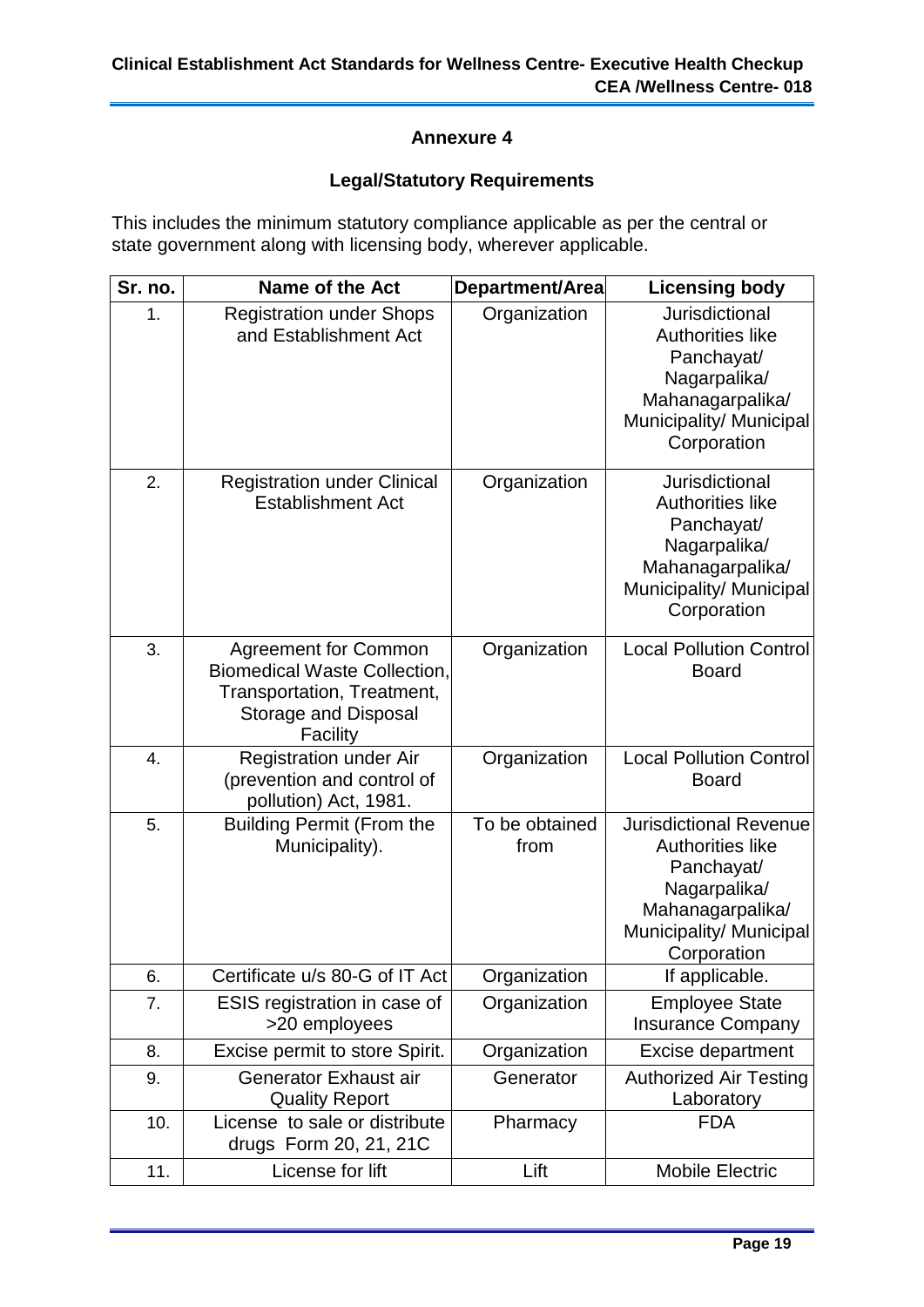# **Clinical Establishment Act Standards for Wellness Centre- Executive Health Checkup CEA /Wellness Centre- 018**

|     |                                                                                                                                         |                                                           | <b>Vehicles Department</b>                                                                                                                           |
|-----|-----------------------------------------------------------------------------------------------------------------------------------------|-----------------------------------------------------------|------------------------------------------------------------------------------------------------------------------------------------------------------|
| 12. | License to play music for<br>public use                                                                                                 | Organization                                              | Indian                                                                                                                                               |
| 13. | No objection certificate from<br>the Chief Fire Officer.                                                                                | Organization                                              | <b>Fire Department</b>                                                                                                                               |
| 14. | Obtaining clearances for<br>weighing equipments in all<br>the centre units under The<br>Standards of Weights and<br>Measures Act, 1976. | Weights and<br>measures                                   | Department of Weights<br>and Measures                                                                                                                |
| 15. | <b>Occupation Certificate</b>                                                                                                           | To be obtained<br>from                                    | <b>Jurisdictional Revenue</b><br><b>Authorities like</b><br>Panchayat/<br>Nagarpalika/<br>Mahanagarpalika/<br>Municipality/ Municipal<br>Corporation |
| 16. | <b>PNDT Act, 1996.</b>                                                                                                                  | Sonography                                                | <b>Health Department of</b><br><b>Regulatory Body</b><br>assigned with the<br>responsibility                                                         |
| 17. | SMPV License for Storage of<br>Liquid Oxygen, Form III<br>(License to compressed gas<br>in pressure vessel or<br>vessels)               | <b>Medical Gases</b><br>in Pressurized<br>Vessels         | <b>Licensing Authority</b>                                                                                                                           |
| 18. | <b>TAN Number</b>                                                                                                                       | Organization                                              | <b>Income Tax</b><br>Department                                                                                                                      |
| 19. | <b>PAN Number</b>                                                                                                                       | Organization                                              | <b>Income Tax</b><br>Department                                                                                                                      |
| 20. | <b>Vehicle Registration</b><br>certificates for Ambulance                                                                               | Ambulance and<br>Vehicles owned<br>by the<br>organization | Road Traffic Authority                                                                                                                               |
| 21. | <b>Water Prevention and</b><br>control of pollution Act                                                                                 | Organization                                              | <b>Pollution Control Board</b>                                                                                                                       |